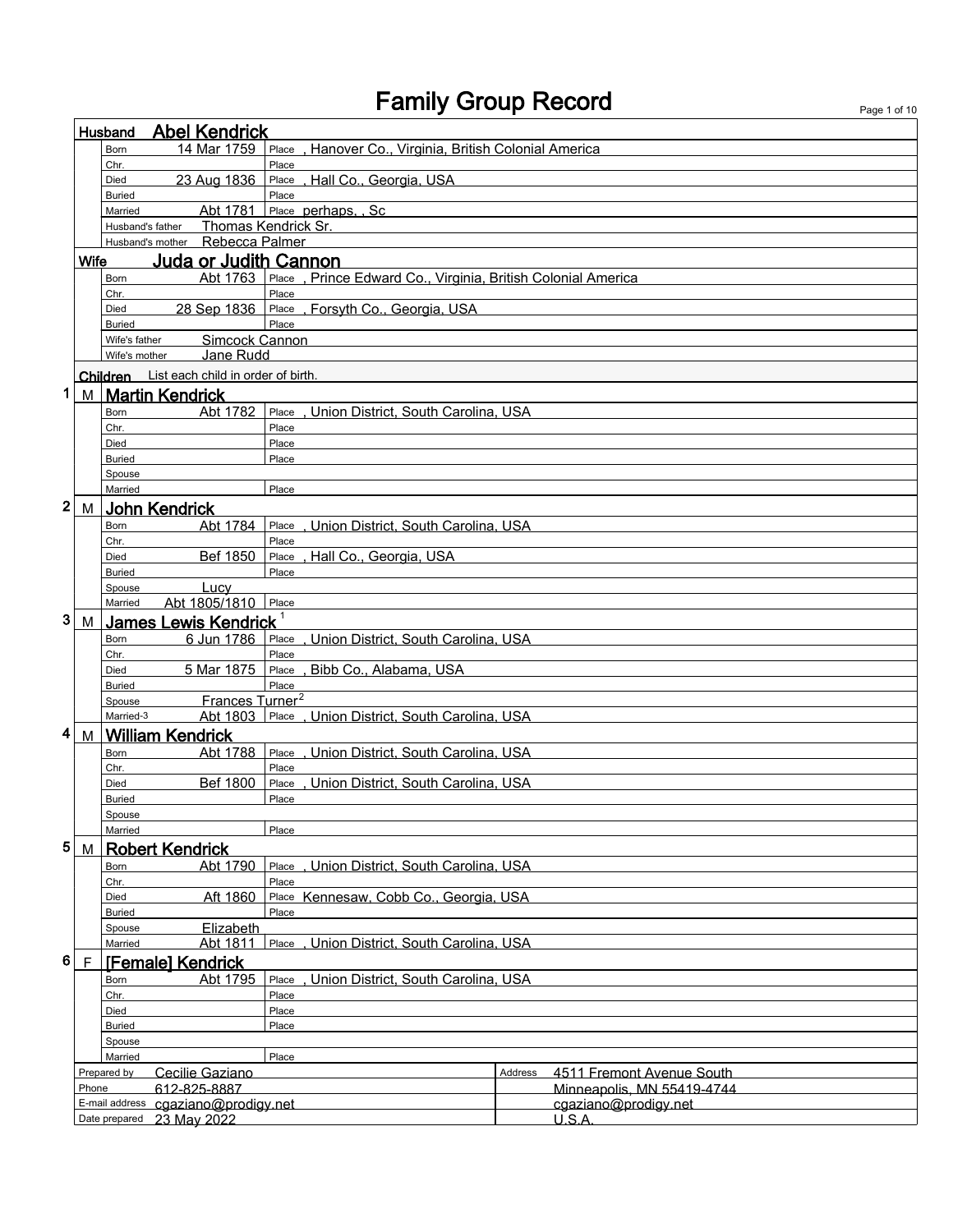Page 2 of 10

|                |               | Husband       | <b>Abel Kendrick</b>               |                                                  |
|----------------|---------------|---------------|------------------------------------|--------------------------------------------------|
|                | <b>Wife</b>   |               | <b>Juda or Judith Cannon</b>       |                                                  |
|                |               | Children      | List each child in order of birth. |                                                  |
| $\overline{7}$ | F             |               | <b>Sibbey Kendrick</b>             |                                                  |
|                |               | <b>Born</b>   | Abt 1798                           | Place, Union District, South Carolina, USA       |
|                |               | Chr.          |                                    | Place                                            |
|                |               | Died          | Aft 1819                           | Place Resided, Hall Co., Georgia, USA            |
|                |               | <b>Buried</b> |                                    | Place                                            |
|                |               | Spouse        | James Thompson                     |                                                  |
|                |               | Married       |                                    | 29 Dec 1819   Place , Hall Co., Georgia, USA     |
| 8              | E             |               | <b>Elizabeth Kendrick</b>          |                                                  |
|                |               | <b>Born</b>   | Abt 1803                           | Place, Union District, South Carolina, USA       |
|                |               | Chr.          |                                    | Place                                            |
|                |               | Died          | Aft 1880                           | Place Resided, Brownville, Lee Co., Alabama, USA |
|                |               | <b>Buried</b> |                                    | Place                                            |
|                |               | Spouse        | Henry H. Beall                     |                                                  |
|                |               | Married       | 15 Mar 1823                        | Place ,Hall Co., Georgia, USA                    |
|                | <b>Alatas</b> |               |                                    |                                                  |

Notes

HUSBAND - Abel Kendrick

Abel Kendrick and Juda Cannon Timeline

NOTE: DNA matches among descendants of Russell Cannon (son of Simcock Cannon) and Jeremiah Cannon (apparent brother of Simcock) with descendants of Abel Kendrick and Juda Cannon indicate that the match is in the Cannon line. The matches, along with records showing associations between members of their Kendrick and Cannon relatives and Juda's age, suggest she was a daughter of Simcock Cannon. Researchers, of course, may draw their own conclusions.

14 Mar 1759 Hanover Co., Virginia. Abel Kendrick was born. His parents are believed to be Thomas Kendrick, Sr., and Rebecca Palmer (documentation not known).[1]

Abt 1763 Probably Prince Edward Co., Virginia. Juda Cannon was born to Simcock Cannon and Jane Rudd. Records for Simcock Cannon show he was living there at this time.[2] Relationship is not proved. It is suggested by DNA matches at Ancestry.com.[3]

1779-1782 South Carolina and Georgia. Abel Kendrick served several tours of duty in the Revolutionary War.[4]

1780/1781 Union District, South Carolina. Abel Kendrick and Juda were married.[5] Simcock Cannon, Juda's presumed father, was in this area by 1771.[6]

1782 Union District, South Carolina. Son, Martin, was born.[7]

Abt 1784 Union District, South Carolina. Son, John, was born.[8]

[25 Feb 1784 Franklin County, Georgia. was created from Creek Indian Lands.]

6 Jun 1786 Union District, South Carolina. Son, James Lewis, was born.[9]

Abt 1790 Union District, South Carolina. Son, Robert, was born.[10]

Abt 1788 Union District, South Carolina. Son, possibly named William, was born. A William Kendrick was with Abel and Abel's son John in Jackson Co., Georgia, Property Tax Digests in 1809. If this William was a son of Abel, he was at least age 21, that indicates a birth date of 1788.

1790 **Union District, South Carolina.** Federal Census, p. 44: Abel Kendrick. 5 males under 16 (born 1775/1790), 1 male older than 16, 1 female.

1791/1804 Union District, South Carolina. Daughter, name unknown, was born.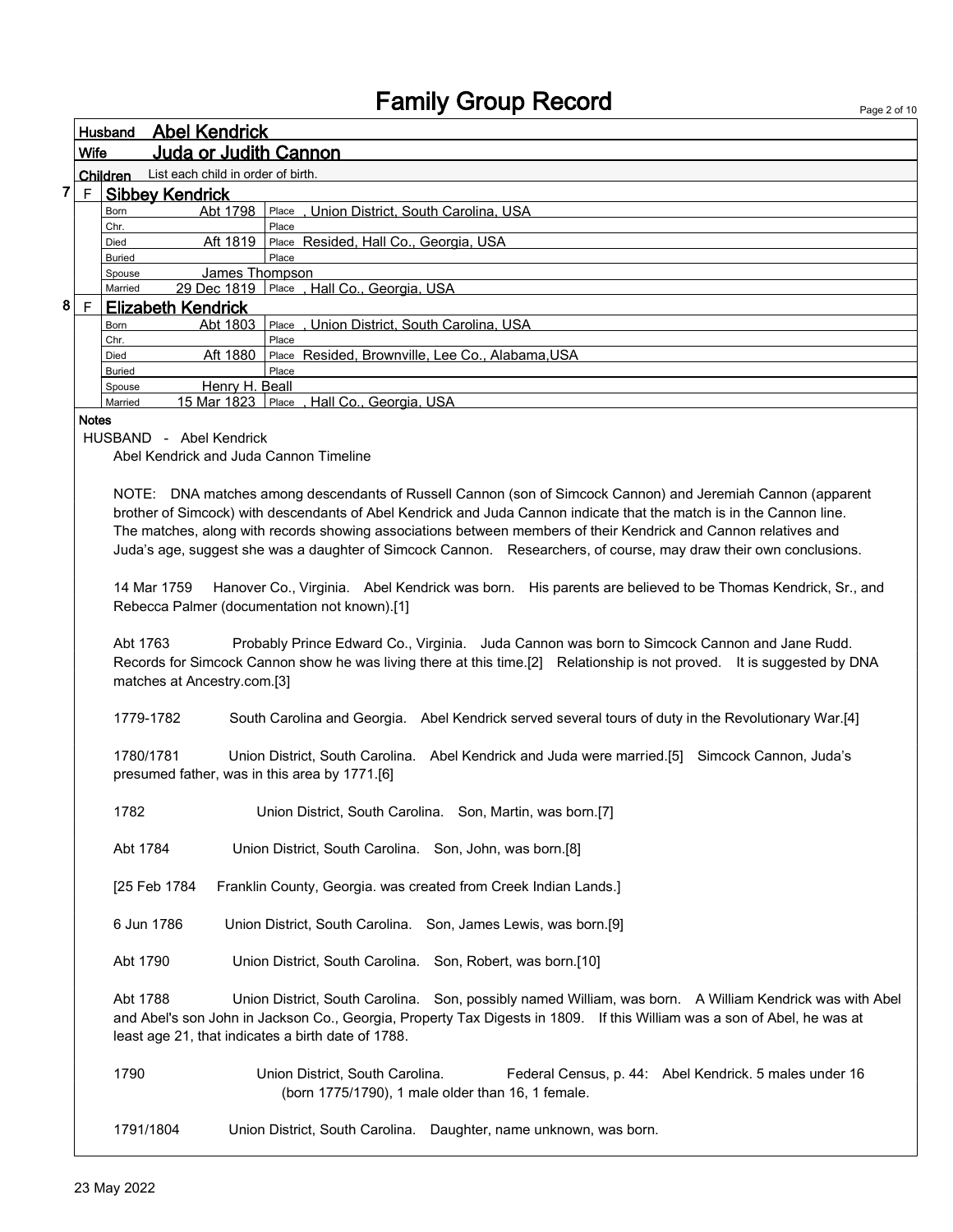| Husband                 | <b>Abel Kendrick</b>                                                                                                                |
|-------------------------|-------------------------------------------------------------------------------------------------------------------------------------|
| <b>Wife</b>             | Juda or Judith Cannon                                                                                                               |
| <b>Notes</b>            |                                                                                                                                     |
| HUSBAND - Abel Kendrick | (Continued)                                                                                                                         |
| Abt 1798                | Union District, South Carolina. Daughter, Sibbey, was born.[11] This date assumes she was 21 at age of                              |
| marriage in 1819.       |                                                                                                                                     |
|                         |                                                                                                                                     |
| 1800                    | Union District, South Carolina. Federal Census, p. 248: Abel Kendrick. Two males 16-25, two males 10-                               |
|                         | 15, 2 females under 10; parents 26-44.                                                                                              |
|                         |                                                                                                                                     |
| Abt 1804                | Union District, South Carolina. Daughter, Elizabeth, was born.[12]                                                                  |
|                         |                                                                                                                                     |
| 07 Feb 1806             | Franklin Co., Georgia. Abel Kendrick of Franklin County to Cornelius Cooper, Benjamin                                               |
|                         | Cooper and Mathew Allen all of the same. In consideration of \$1000, conveys 198 1/2 acres in                                       |
|                         | Franklin County on Hudson River including a place called the Silver Shoal adjoining                                                 |
|                         | John Kendrick, William Denman, and land laid out for Ralph Banks and Andrew Cornelius                                               |
|                         | being part of land granted to John Landers by David Emanuel, president of the Senate of                                             |
|                         | Georgia on 14 October 1801 and afterwards all included in a survey made of Obadiah Kendrick                                         |
|                         | WIT: John Collins and James Denman sworn to by Collins before James Terrell J.P. 11 Feb                                             |
|                         | 1806. Recorded 13 Feb 1806.                                                                                                         |
|                         |                                                                                                                                     |
| 1809                    | Jackson Co., Georgia. Abel Kencrick in Captain Stephen Reed's district.[13]                                                         |
| 1809                    | Jackson Co., Georgia.<br>John Kencrick in Captain Stephen Reed's district.[14]                                                      |
| 1809                    | Jackson Co., Georgia.<br>William Kendrick in Captain Stephen Reed's district.[15]                                                   |
| 1809                    | John Kindrick in Captain William Murdock's district.[16]<br>Jackson Co., Georgia.                                                   |
|                         |                                                                                                                                     |
| 1810                    | Abel Kendrick not found in any Federal Census.                                                                                      |
|                         |                                                                                                                                     |
| 1820                    | Hall Co., Georgia. Federal Census, p. 126: Abel Kendrick. One male and one female aged 45/older.                                    |
|                         |                                                                                                                                     |
| 1830                    | Hall Co., Georgia. Federal Census, p. 90: Abel Kendrick. One male aged 71-80; one female aged 61-70.                                |
|                         |                                                                                                                                     |
| 22 Jan 1836             | Hall Co., Georgia. Abel Kendrick, Revolutionary War veteran, residing in Hall County,                                               |
|                         | participated in the 1827 Land Lottery with a fortunate draw in 62 16 Muscogee County                                                |
|                         | awarded.[17]                                                                                                                        |
|                         |                                                                                                                                     |
| 23 Aug 1836             | Hall Co., Georgia. Abel Kendrick died at age 77.                                                                                    |
|                         |                                                                                                                                     |
|                         | [1] His date of birth is from: Abel Kendrick, Revolutionary War Pension Papers, Transcribed By Verna Dinkins, Service in            |
|                         | South Carolina, Kendrick, Abel R.5861. Retrieved from: <https: abel_kendrick.html="" members.tripod.com="" ~dinkins_2="">.</https:> |
| Accessed 21 May 2022.   |                                                                                                                                     |
|                         | [2] 21 Mar 1763Prince Edward Co., VA, Deed Book 2, p. 148a. John Rudd of Chesterfield Co. to John Folks of same, 45                 |
|                         | pds. For 200 acres on Rudds Branch of Bush River in Prince Edward County, adj. Thomas Hill, Simcock Kennon,                         |
|                         | McGehee's and Shervan's. Wit: Jacob Ashhurst, John Folks, Thos. Hill and Simcock Kennon. 31 Dec 1763 Lunenburg                      |
|                         | Co., VA, Deed Book 11, pp. 445-447. Simcock Cannon of St. Patrick's Parish, Prince Edward Co., to William Davisson of               |
|                         | same place, 46 pds., 235 acres; Lunenburg Co., both sides Springfield Creek, adj. Wm. Nance. Wit: George Davisson,                  |
|                         | Thos Hill, Joshua Davisson, George Moore. Sig: Simcock Cannon. Recorded 14 Mar 1771. June Banks Evans,                              |
|                         | Lunenburg County, Virginia Deed Book 11, 1767-1771, New Orleans, Bryn Ffyliaid Publications, 1990, p. 5.                            |
|                         | [3] DNA matches among descendants of Russell Cannon and Jeremiah Cannon with descendants of Abel Kendrick and                       |
|                         | Juda Cannon indicate that the match is in the Cannon line. Russell Cannon was the son of Simcock and apparently his                 |
|                         | oldest child. Jeremiah Cannon may have been a brother of Simcock. The DNA matches with descendants of Abel                          |
|                         | Kendrick and Juda Cannon, along with records showing associations between members of their Kendrick and Cannon                      |
|                         | relatives and Juda's age suggest she was a daughter of Simcock Cannon.                                                              |
|                         | [4] No. R.5861 Abel Kendrick's application for a pension on 14 March 1834, based on his South Carolina service, which               |
|                         | was denied. Transcription: < http://members.tripod.com/~DINKINS_2/abel_kendrick.html>                                               |
|                         | [5] Shelba Shelton Nivens, Early Settlers of the K-Spring Area, Montevallo, Alabama: Times Printing Co., 1981, pp. 3, 5.            |
|                         |                                                                                                                                     |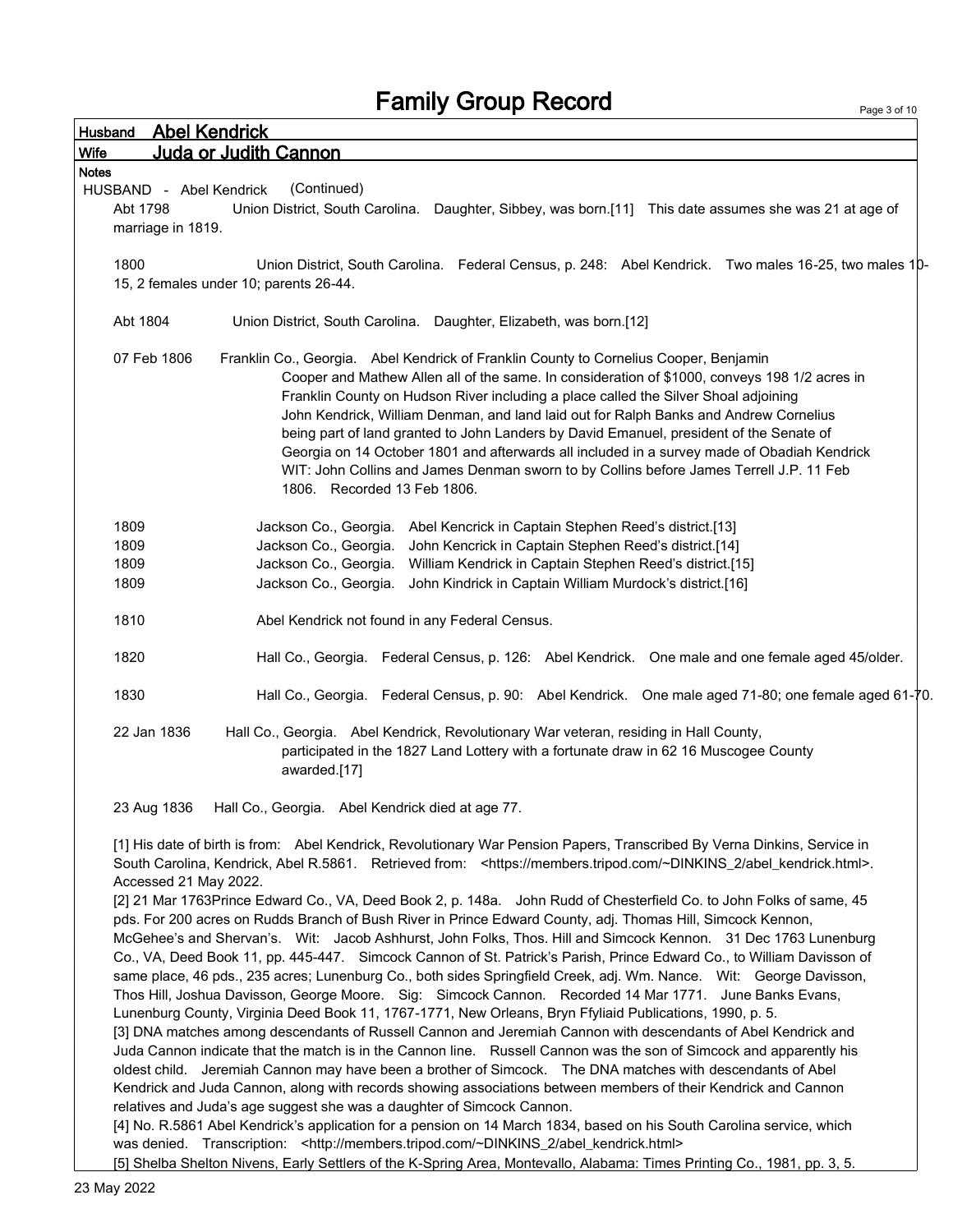|              | <b>Husband Abel Kendrick</b>                                                                                                                                                                                                          |
|--------------|---------------------------------------------------------------------------------------------------------------------------------------------------------------------------------------------------------------------------------------|
| <b>Wife</b>  | <b>Juda or Judith Cannon</b>                                                                                                                                                                                                          |
| <b>Notes</b> |                                                                                                                                                                                                                                       |
|              | (Continued)<br>HUSBAND - Abel Kendrick                                                                                                                                                                                                |
|              | (2nd printing 1995, Montevallo Printing Co. [Note 10: "Letter to Jemima Kendrick from Edna McGalliard."                                                                                                                               |
|              | [6] 02 Sep 1773 Union County, SC, Deed Book A, pp. 52-58. Henry Clark, gentleman, and Sarah Clark, his wife of 96                                                                                                                     |
|              | Dist., SC to John Foster, same place, gentleman, for 750 pds current money, tract granted 26 Oct 1767 by Gov. Tryon of                                                                                                                |
|              | NC, 180 acres on the west and south side of Broad River then deemed Mecklenburgh County in the Prov. of N.C. but                                                                                                                      |
|              | since the Continuation of the Boundary line of the sd Provinces lately run pursuant to his Majesty's instructions is in                                                                                                               |
|              | Ninety Six District in the Province of South Carolina. Bound by Love and the River. Wit: Simcock Cannon, Reydarus                                                                                                                     |
|              | Clark, William Laughlin. Proved by the oath of Simcock Cannon before Joseph Robison, J.P., 22 Sep 1774. Rec. 3-27-                                                                                                                    |
|              | 1786. Some South Carolina County Records, Vol. 2, compiled by the Rev. Silas Emmett Lucas Jr., Editor, Southern<br>Historical Press, Easley, SC, 1989, p. 487.                                                                        |
|              | [7] Shelba Shelton Nivens, Early Settlers of the K-Spring Area, Montevallo, Alabama: Times Printing Co., 1981, pp. 3, 5.                                                                                                              |
|              | (2nd printing 1995, Montevallo Printing Co. [Note 10: "Letter to Jemima Kendrick from Edna McGalliard."                                                                                                                               |
|              | [8] Comparison of the age categories for John Kendrick in Abel's household in 1800 and in his own households in 1820,                                                                                                                 |
|              | 1830, and 1840 in Hall County, Georgia, shows he was born 1781-1784. A date of 1781 is supported in Shelba Shelton                                                                                                                    |
|              | Nivens, Early Settlers of the K-Spring Area, Montevallo, Alabama: Times Printing Co., 1981, pp. 4, 5. (2nd printing 1995,                                                                                                             |
|              | Montevallo Printing Co. [Note 12: "Letter to Jemima Kendrick from Edna McGalliard."                                                                                                                                                   |
|              | [9] Shelba Shelton Nivens, Early Settlers of the K-Spring Area, Montevallo, Alabama: Times Printing Co., 1981, pp. 4, 5.                                                                                                              |
|              | (2nd printing 1995, Montevallo Printing Co. [Note 14: "Gilbert Family Bible, in possession of Maxwell Gilbert, Birmingham,                                                                                                            |
|              | Alabama."                                                                                                                                                                                                                             |
|              | [10] No. R.5861 Abel Kendrick's application for a pension on 14 March 1834. Transcription: Robert Kendrick, son of Abel,                                                                                                              |
|              | was aged 62 on 23rd day Nov 1852 when he gave a deposition. This denotes a birth date of 1790. < http://members.                                                                                                                      |
|              | tripod.com/~DINKINS_2/abel_kendrick.html>.                                                                                                                                                                                            |
|              | [11] "Georgia Marriages, 1808-1967," database, FamilySearch (https://familysearch.org/ark:/61903/1:1:FWHC-VQ6 :<br>accessed 10 July 2015), James Thompson and Sibbey Kindrick, 22 Dec 1819; citing, Hall, Georgia; FHL microfilm 424, |
|              | 630. Sibbey was born before 1800                                                                                                                                                                                                      |
|              | [12] 1880 Census of Brownville, Lee Co., Alabama, SD 4, ED 98, p. 23, stamped 228, enumerated 5 June, 190/213:                                                                                                                        |
|              | Beall Elizabeth W F 76 Head Widow Keeping house South Carolina SC SC [born about 1804]                                                                                                                                                |
|              | [13] Ancestry.com. Georgia, Property Tax Digests, 1793-1892 [database on-line]. Provo, UT, USA: Ancestry.com                                                                                                                          |
|              | Operations, Inc., 2011. Original data: Georgia Tax Digests [1890]. 140 volumes. Morrow, Georgia: Georgia Archives.                                                                                                                    |
|              | [14] Ancestry.com. Georgia, Property Tax Digests, 1793-1892 [database on-line]. Provo, UT, USA: Ancestry.com                                                                                                                          |
|              | Operations, Inc., 2011. Original data: Georgia Tax Digests [1890]. 140 volumes. Morrow, Georgia: Georgia Archives.                                                                                                                    |
|              | [15] Ancestry.com. Georgia, Property Tax Digests, 1793-1892 [database on-line]. Provo, UT, USA: Ancestry.com                                                                                                                          |
|              | Operations, Inc., 2011. Original data: Georgia Tax Digests [1890]. 140 volumes. Morrow, Georgia: Georgia Archives.                                                                                                                    |
|              | [16] Ancestry.com. Georgia, Property Tax Digests, 1793-1892 [database on-line]. Provo, UT, USA: Ancestry.com                                                                                                                          |
|              | Operations, Inc., 2011. Original data: Georgia Tax Digests [1890]. 140 volumes. Morrow, Georgia: Georgia Archives.                                                                                                                    |
|              | [17] Ancestry.com. Land Grants to Georgia Revolutionary War Veterans [database on-line]. Provo, UT, USA: Ancestry.                                                                                                                    |
|              | com Operations Inc, 2003. Original data: Hitz, Alex M., comp. Authentic List of All Land Lottery Grants Made to Veterans<br>of the Revolutionary War by the State of Georgia. Atlanta, GA, USA: n.p., 1955.                           |
|              |                                                                                                                                                                                                                                       |
| <b>WIFE</b>  | - Juda or Judith Cannon                                                                                                                                                                                                               |
|              | See notes for Abel Kendrick.                                                                                                                                                                                                          |
|              |                                                                                                                                                                                                                                       |
|              | NOTE: DNA matches among descendants of Russell Cannon (son of Simcock Cannon) and Jeremiah Cannon (annarent                                                                                                                           |

NOTE: DNA matches among descendants of Russell Cannon (son of Simcock Cannon) and Jeremiah Cannon (apparent brother of Simcock) with descendants of Abel Kendrick and Juda Cannon indicate that the match is in the Cannon line. The matches, along with records showing associations between members of their Kendrick and Cannon relatives and Juda's age, suggest she was a daughter of Simcock Cannon. Researchers, of course, may draw their own conclusions.

14 Mar 1759 Hanover Co., Virginia. Abel Kendrick was born. His parents are believed to be Thomas Kendrick, Sr., and Rebecca Palmer (documentation not known).[1]

Abt 1763 Probably Prince Edward Co., Virginia. Juda Cannon was born to Simcock Cannon and Jane Rudd. Records for Simcock Cannon show he was living there at this time.[2] Relationship is not proved. It is suggested by DNA matches at Ancestry.com.[3]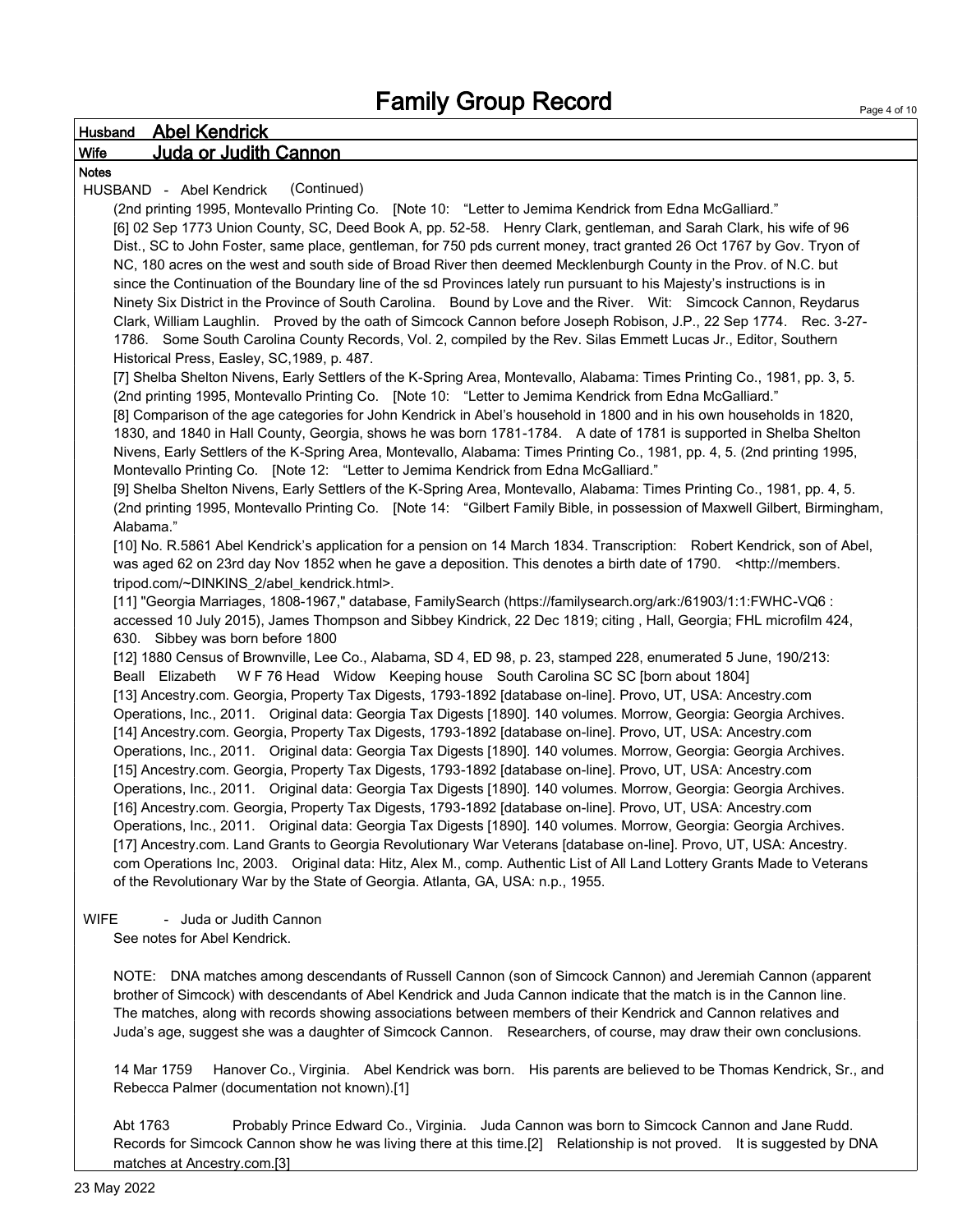| <b>Husband Abel Kendrick</b>                                                                                                                                                                                              |
|---------------------------------------------------------------------------------------------------------------------------------------------------------------------------------------------------------------------------|
| Wife<br>Juda or Judith Cannon                                                                                                                                                                                             |
| <b>Notes</b>                                                                                                                                                                                                              |
| <b>WIFE</b><br>(Continued)<br>- Juda or Judith Cannon                                                                                                                                                                     |
| [1] His date of birth is from: Abel Kendrick, Revolutionary War Pension Papers, Transcribed By Verna Dinkins, Service in                                                                                                  |
| South Carolina, Kendrick, Abel R.5861. Retrieved from: <https: abel_kendrick.html="" members.tripod.com="" ~dinkins_2="">.</https:>                                                                                       |
| Accessed 21 May 2022.                                                                                                                                                                                                     |
| [2] 21 Mar 1763Prince Edward Co., VA, Deed Book 2, p. 148a. John Rudd of Chesterfield Co. to John Folks of same, 45                                                                                                       |
| pds. For 200 acres on Rudds Branch of Bush River in Prince Edward County, adj. Thomas Hill, Simcock Kennon,                                                                                                               |
| McGehee's and Shervan's. Wit: Jacob Ashhurst, John Folks, Thos. Hill and Simcock Kennon. 31 Dec 1763 Lunenburg                                                                                                            |
| Co., VA, Deed Book 11, pp. 445-447. Simcock Cannon of St. Patrick's Parish, Prince Edward Co., to William Davisson of                                                                                                     |
| same place, 46 pds., 235 acres; Lunenburg Co., both sides Springfield Creek, adj. Wm. Nance. Wit: George Davisson,                                                                                                        |
| Thos Hill, Joshua Davisson, George Moore. Sig: Simcock Cannon. Recorded 14 Mar 1771. June Banks Evans,                                                                                                                    |
| Lunenburg County, Virginia Deed Book 11, 1767-1771, New Orleans, Bryn Ffyliaid Publications, 1990, p. 5.<br>[3] DNA matches among descendants of Russell Cannon and Jeremiah Cannon with descendants of Abel Kendrick and |
| Juda Cannon indicate that the match is in the Cannon line. Russell Cannon was the son of Simcock and apparently his                                                                                                       |
| oldest child. Jeremiah Cannon may have been a brother of Simcock. The DNA matches with descendants of Abel                                                                                                                |
| Kendrick and Juda Cannon, along with records showing associations between members of their Kendrick and Cannon                                                                                                            |
| relatives and Juda's age suggest she was a daughter of Simcock Cannon.                                                                                                                                                    |
|                                                                                                                                                                                                                           |
| CHILD 1 - Martin Kendrick                                                                                                                                                                                                 |
| Information from Rootsweb's WorldConnect Project webpage of Gary Don Jackson, ggarycrazy@sbcglobal.net, last                                                                                                              |
| updated 3 Apr 2007; accessed 21 May 2007.                                                                                                                                                                                 |
|                                                                                                                                                                                                                           |
| 1790 Census of Union District, SC, Abel Kendrick, p. 44: 5 males under 16.                                                                                                                                                |
|                                                                                                                                                                                                                           |
| 1800 Census of Union District, SC, Abel Kendrick, p. 248: 2 males 16-26.                                                                                                                                                  |
|                                                                                                                                                                                                                           |
| CHILD 2 - John Kendrick                                                                                                                                                                                                   |
| 1790 Federal Census of Union District, SC, Abel Kendrick, p. 44: John is one of 5 males under 16.                                                                                                                         |
| 1800 Census of Union District, SC, Abel Kendrick, p. 248: John is one of 2 males 16-25. [1775/1784]                                                                                                                       |
|                                                                                                                                                                                                                           |
| Jackson County, Georgia, Property Tax Digests                                                                                                                                                                             |
| Name<br><b>District</b><br>County Year                                                                                                                                                                                    |
| Abel Kencrick<br>Jackson 1809<br>Captain Stephen Reed                                                                                                                                                                     |
| Captain Stephen Reed<br>Jackson 1809<br>Abel Kencrick                                                                                                                                                                     |
| John Kendrick<br>Captain Stephen Reed<br>Jackson 1809<br>This may be the son of Abel Kendrick                                                                                                                             |
| William Kendrick Captain Stephen Reed<br>Jackson 1809                                                                                                                                                                     |
| John Kindrick<br>Captain William Murdock<br>Jackson 1809<br>This may be the son of Abel Kendrick                                                                                                                          |
|                                                                                                                                                                                                                           |
| 1820 U S Census; Census Place: Capt Buffingtons District, Hall, Georgia; Page: 128; NARA Roll: M33_6; Image: 81                                                                                                           |
| Name: John Kundrick [John Kindrick]                                                                                                                                                                                       |
| <b>Enumeration Date:</b><br>August 7, 1820                                                                                                                                                                                |
| Free White Persons - Males - Under 10:<br>1811/1820<br>1                                                                                                                                                                  |
| Free White Persons - Males - 26 thru 44:<br>1776/1794<br>1.                                                                                                                                                               |
| Free White Persons - Females - Under 10:<br>1811/1820<br>3                                                                                                                                                                |
| Free White Persons - Females - 16 thru 25: 1 1795/1804                                                                                                                                                                    |
| Ancestry.com. 1820 United States Federal Census [database on-line]. Provo, UT, USA: Ancestry.com Operations, Inc.,                                                                                                        |
| 2010. Images reproduced by FamilySearch.                                                                                                                                                                                  |
| 1830; Census Place: Hall, Georgia; Series: M19; Roll: 18; Page: 102; Family History Library Film: 0007038                                                                                                                 |
| Name: John Kendrick                                                                                                                                                                                                       |
| Free White Persons - Males - 5 thru 9:<br>2                                                                                                                                                                               |
| Free White Persons - Males - 15 thru 19:<br>1                                                                                                                                                                             |
| Free White Persons - Males - 50 thru 59:<br>1771/1780<br>$\mathbf 1$                                                                                                                                                      |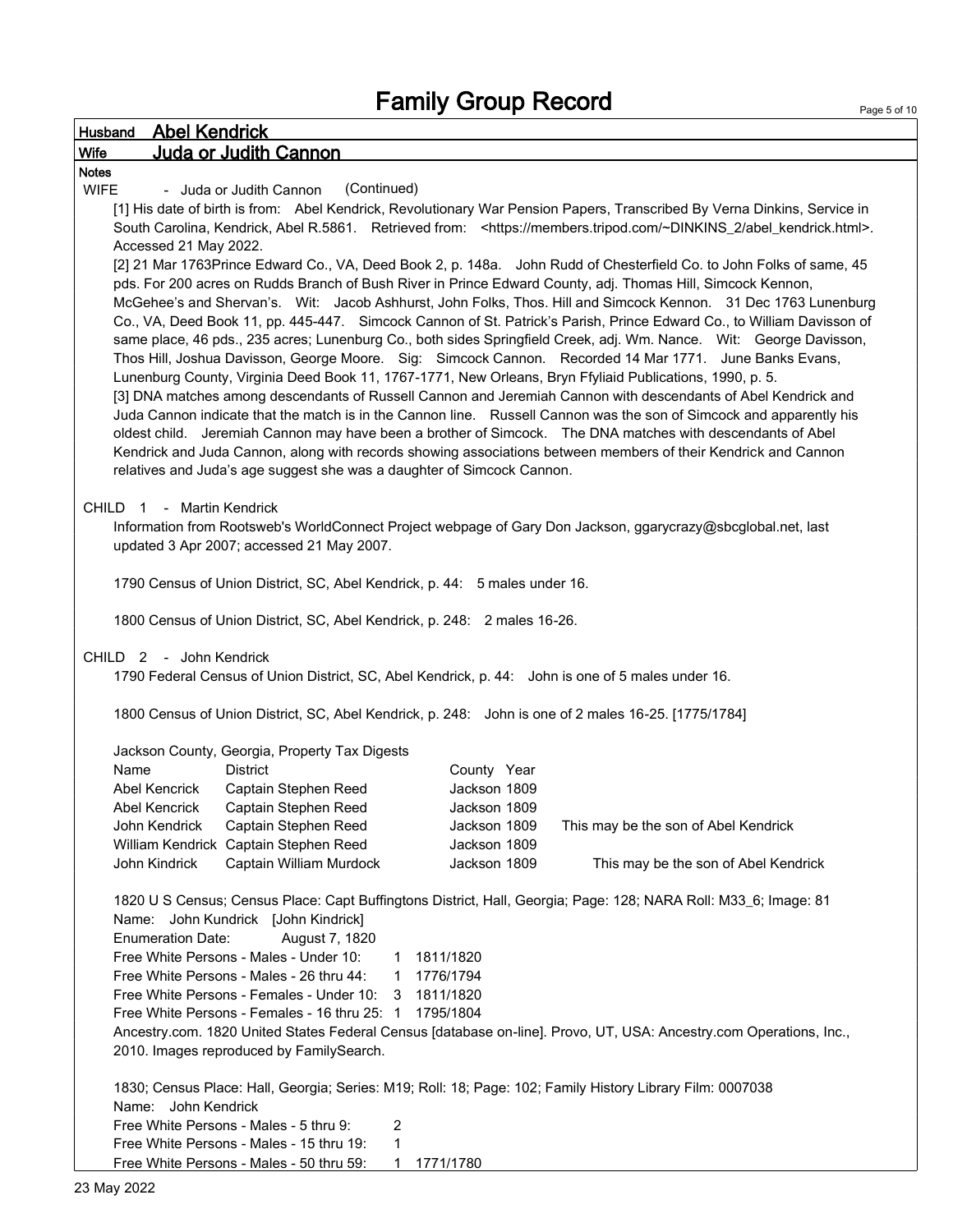Husband Abel Kendrick Wife Juda or Judith Cannon Page 6 of 10 Notes CHILD 2 - John Kendrick (Continued) Free White Persons - Females - Under 5: 1 Free White Persons - Females - 5 thru  $9<sup>1</sup>$  1 Free White Persons - Females - 10 thru 14: 2 Free White Persons - Females - 15 thru 19: 1 Free White Persons - Females - 20 thru 29: 2 Free White Persons - Females - 50 thru 59: 1 1771/1780 Ancestry.com. 1830 United States Federal Census [database on-line]. Provo, UT, USA: Ancestry.com Operations, Inc., 2010. Images reproduced by FamilySearch. 1840; Census Place: Disrict 505, Hall, Georgia; Page: 181 Name: John Kendrick Free White Persons - Males - 15 thru 19: 2 (1821/1825) James M., John C. Free White Persons - Males - 20 thru 29: 1 (1811/1820) William Free White Persons - Males - 50 thru 59: 1 (1781/1790) John Sr. Free White Persons - Females - 10 thru 14: 1 (1826/1830) Letty, Nancy E. Free White Persons - Females - 15 thru 19: 2 (1821/1825) ??, [Elizabeth, Rebecca? I can't document these 2 as daughters.] Free White Persons - Females - 20 thru 29: 2 (1811/1820) Sarah, Judy Free White Persons - Females - 50 thru 59: 1 (1781/1790) Lucy Ancestry.com. 1840 United States Federal Census [database on-line]. Provo, UT, USA: Ancestry.com Operations, Inc., 2010. John Kendrick was not in the 1850 census, below, so he must have died. 1850 Federal Census of District 38, Hall County, Georgia, Roll M432\_72, p. 415B. Lucy Kendrick, F, 60, NC (1790) S., 40, F, GA (1810) J., 20, F, GA (1820) W., 28, M, GA (1822) L., 20, F, GA (1830) J. M., 25, M GA (1825) N. E., 21, F GA (1829) CHILD 3 - James Lewis Kendrick 1790 Census of Union District, SC, Abel Kendrick, p. 44: 5 males under 16. 1800 Census of Union District, SC, Abel Kendrick, p. 248: 2 males 10-16. Abt 1803 Married in Union District, South Carolina, to Frances Turner. Not found in 1810 and 1820 censuses. Believed to be in Union District, SC. Children born in SC. The following may or may not be the correct man: 1830; Census Place: Jefferson, Alabama; Series: M19; Roll: 1; Page: 168; Family History Library Film: 0002328 Name: James Kindrick [perhaps James Lewis Kendrick] Free White Persons - Males - Under 5: 1 Free White Persons - Males - 5 thru 9: 2 Free White Persons - Males - 10 thru 14: 2 Free White Persons - Males - 15 thru 19: 2 Free White Persons - Males - 40 thru 49: 1 Free White Persons - Females - Under 5: 1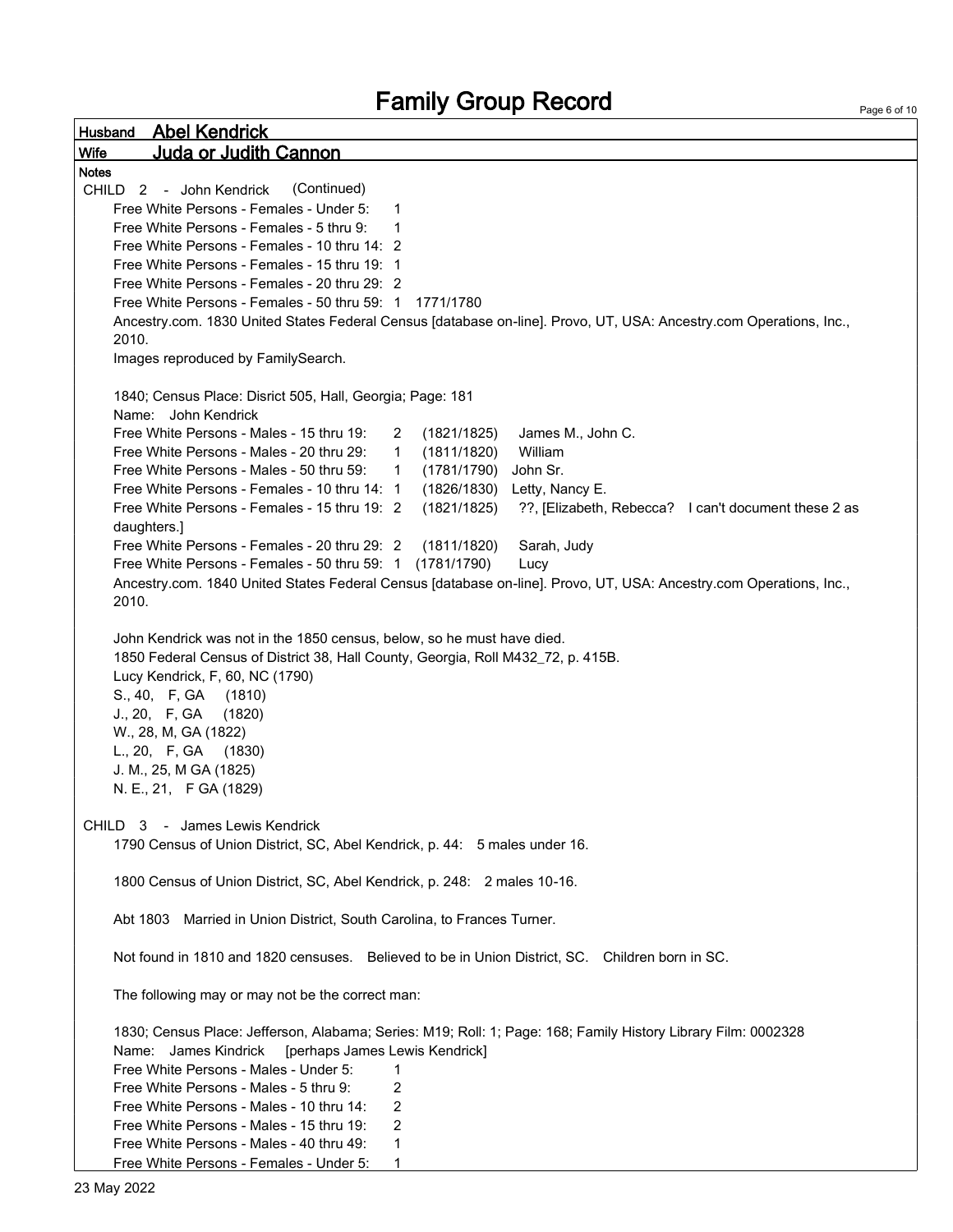| <b>Abel Kendrick</b><br>Husband                                                                                                                                                                                |  |  |  |
|----------------------------------------------------------------------------------------------------------------------------------------------------------------------------------------------------------------|--|--|--|
| Juda or Judith Cannon<br><b>Wife</b>                                                                                                                                                                           |  |  |  |
| <b>Notes</b>                                                                                                                                                                                                   |  |  |  |
| (Continued)<br>CHILD 3 - James Lewis Kendrick                                                                                                                                                                  |  |  |  |
| Free White Persons - Females - 40 thru 49: 1                                                                                                                                                                   |  |  |  |
| <b>Total Slaves:</b><br>4                                                                                                                                                                                      |  |  |  |
| Ancestry.com. 1830 United States Federal Census [database on-line]. Provo, UT, USA: Ancestry.com Operations, Inc.,                                                                                             |  |  |  |
| 2010.<br>16 Dec 1804 Marriage to Frances Turner in probably Union District, SC, is not documented.                                                                                                             |  |  |  |
|                                                                                                                                                                                                                |  |  |  |
| Not found in 1840 Census.                                                                                                                                                                                      |  |  |  |
| 1850; Census Place: Shelby, Alabama; Roll: 14; Page: 245a; Dwelling 1013; Family 1017.                                                                                                                         |  |  |  |
| <b>Household Members</b><br>Age                                                                                                                                                                                |  |  |  |
| abt 1787 South Carolina Farmer<br>Lewis Kindrick<br>63<br>[Lewis Kendrick] [James Lewis Kendrick]                                                                                                              |  |  |  |
| Frances Kindrick 65 abt 1785 South Carolina                                                                                                                                                                    |  |  |  |
| Ancestry.com. 1850 United States Federal Census [database on-line]. Lehi, UT, USA: Ancestry.com Operations, Inc.,                                                                                              |  |  |  |
| 2009.                                                                                                                                                                                                          |  |  |  |
| James Kendrick<br>Name:                                                                                                                                                                                        |  |  |  |
| White<br>Race:                                                                                                                                                                                                 |  |  |  |
| County: Shelby                                                                                                                                                                                                 |  |  |  |
| Census year:<br>1866                                                                                                                                                                                           |  |  |  |
| Ancestry.com. Alabama, U.S., State Census, 1820-1866 [database on-line]. Provo, UT, USA: Ancestry.com Operations                                                                                               |  |  |  |
| Inc, 2010.                                                                                                                                                                                                     |  |  |  |
|                                                                                                                                                                                                                |  |  |  |
| 1870 Federal Census of Centreville, Bibb, Alabama, United States; Dwelling 123, Family 124.                                                                                                                    |  |  |  |
| Household<br>Role<br>Sex<br>Birthplace<br>Age                                                                                                                                                                  |  |  |  |
| David Kendrick<br>22<br>Alabama abt 1848 [son of Martin, who was son of James Lewis Kendrick]<br>Male                                                                                                          |  |  |  |
| Female 22<br>Alabama abt 1848<br><b>Tibitha Kendrick</b><br>Alabama abt 1869                                                                                                                                   |  |  |  |
| Martha Kendrick<br>Female 1<br>South Carolina abt 1786<br>Jas Kendrick<br>Male<br>84                                                                                                                           |  |  |  |
| "United States Census, 1870", database with images, FamilySearch (https://www.familysearch.org/ark:/61903/1:1:MHKC-                                                                                            |  |  |  |
| DSF: 28 May 2021), Jas Kendrick in entry for David Kendrick, 1870.                                                                                                                                             |  |  |  |
|                                                                                                                                                                                                                |  |  |  |
| CHILD 4 - William Kendrick                                                                                                                                                                                     |  |  |  |
| The 1790 federal census for the household of Abel Kendrick has 5 males under 16. The names of four sons are known                                                                                              |  |  |  |
|                                                                                                                                                                                                                |  |  |  |
| A William Kendrick was with Abel and Abel's son John in Jackson Co., Georgia, Property Tax Digests in 1809. If this<br>William was a son of Abel, he was at least age 21, that indicates a birth date of 1788. |  |  |  |
|                                                                                                                                                                                                                |  |  |  |
| District County Year<br>Name                                                                                                                                                                                   |  |  |  |
| <b>Abel Kencrick</b><br>Captain Stephen Reed<br>Jackson 1809                                                                                                                                                   |  |  |  |
| Captain Stephen Reed<br><b>Abel Kencrick</b><br>Jackson 1809                                                                                                                                                   |  |  |  |
| Captain Stephen Reed<br>John Kendrick<br>Jackson 1809                                                                                                                                                          |  |  |  |
| William Kendrick Captain Stephen Reed<br>Jackson                                                                                                                                                               |  |  |  |
| 1809                                                                                                                                                                                                           |  |  |  |
| John Kindrick<br>Captain William Murdock<br>Jackson 1809                                                                                                                                                       |  |  |  |
|                                                                                                                                                                                                                |  |  |  |
| - Robert Kendrick<br>5<br><b>CHILD</b>                                                                                                                                                                         |  |  |  |
| 1790 Census of Union District, SC, Abel Kendrick, p. 44: 5 males under 16.                                                                                                                                     |  |  |  |

1800 Census of Union District, SC, Abel Kendrick, p. 248: 2 males 10-16.

1820 U S Census; Census Place: Capt ?? District, Hall, Georgia; Page: 126; NARA Roll: M33\_6; Image: 80

Page 7 of 10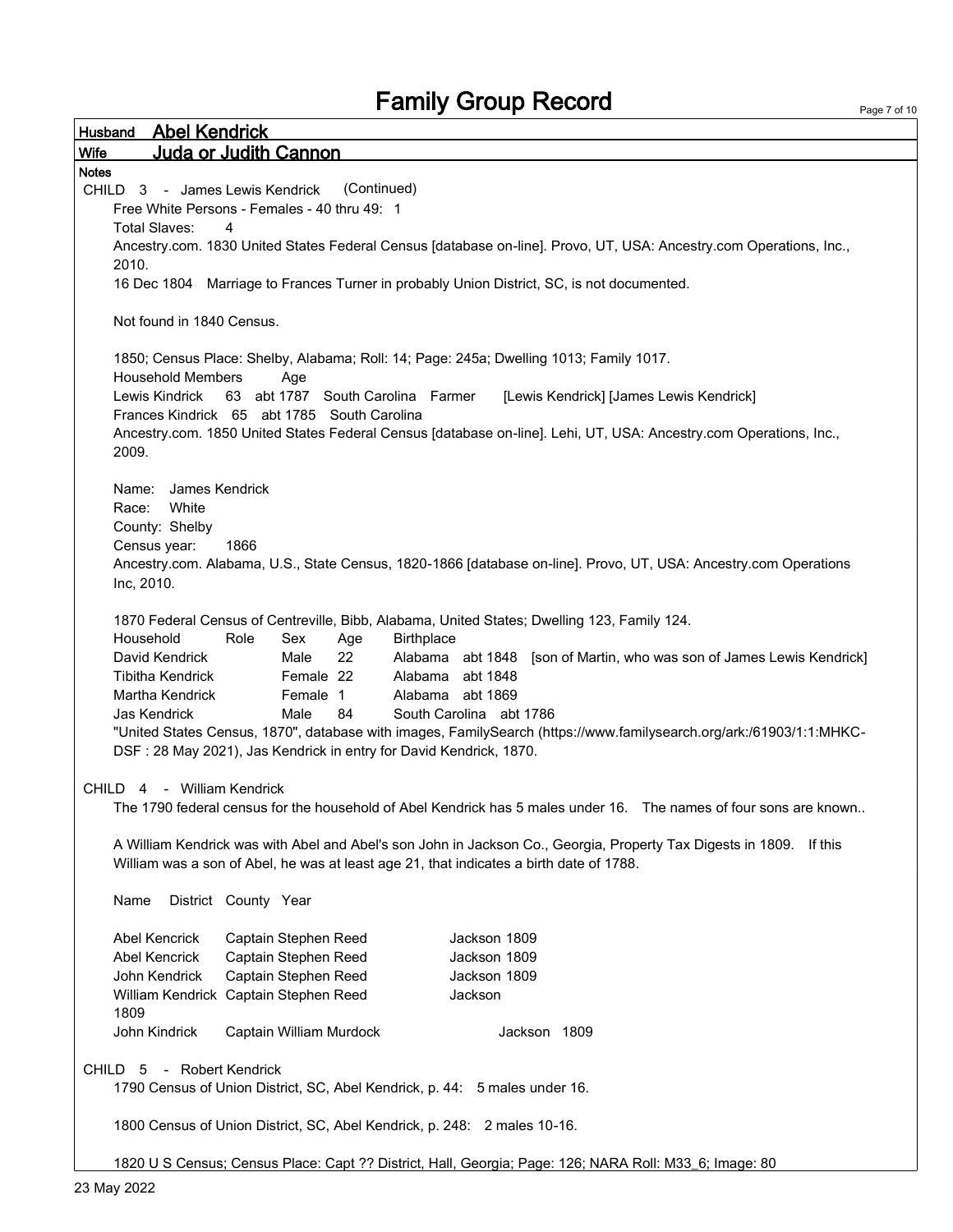```
Husband Abel Kendrick 
Wife Juda or Judith Cannon 
                                                                                                                Page 8 of 10
Notes 
CHILD 5 - Robert Kendrick (Continued)
    Name: Robt Kindrick [Robert Kendrick]
    Free White Persons - Males - Under 10: 3 1811/1820 Lemuel 1814, Emanuel 1816, James P. 1820
    Free White Persons - Males - 26 thru 44: 1 1776/1794 Robert 1790
    Free White Persons - Females - Under 10: 1 1811/1820 ?
    Free White Persons - Females - 26 thru 44: 1 1776/1794 Elizabeth 1792
    Ancestry.com. 1820 United States Federal Census [database on-line]. Provo, UT, USA: Ancestry.com Operations, Inc., 
    2010. 
    1830; Census Place: Hall, Georgia; Series: M19; Roll: 18; Page: 74; Family History Library Film: 0007038
    Name: Robert Kendrick
    Free White Persons - Males - Under 5: 2 1826/1830 Robert 1826, ? 1827/30
    Free White Persons - Males - 5 thru 9: 2 1821/1825 James P. 1820/1, David P. 1824
    Free White Persons - Males - 10 thru 14: 1 1816/1820 Emanuel 1816
    Free White Persons - Males - 15 thru 19: 1 1811/1815 Lemuel 1814
    Free White Persons - Males - 40 thru 49: 1 1781/1790 Robert 1790
    Free White Persons - Females - Under 5: 1 1826/1830 Sophia Elizabeth 1826
    Free White Persons - Females - 5 thru 9: 1 1821/1825 Teresa Carolina 1821
    Free White Persons - Females - 10 thru 14: 1 1816/1820 ?
    Free White Persons - Females - 30 thru 39: 1 1791/1800 Elizabeth 1792
    Free White Persons - Females - 80 thru 89: 1 1741/1750 ?
    Ancestry.com. 1830 United States Federal Census [database on-line]. Provo, UT, USA: Ancestry.com Operations, Inc., 
    2010. 
    1840; Census Place: Disrict 505, Hall, Georgia; Roll: 42; Page: 181; Family History Library Film: 0007044
    Name: Robt Kendrick
    Free White Persons - Males - Under 5: 2 1836/1840 ?
    Free White Persons - Males - 5 thru 9: 1 1831/1835 John B. 1831
    Free White Persons - Males - 10 thru 14: 2 1826/1830 Robert 1826, ? 1827/30
    Free White Persons - Males - 20 thru 29: 1 1811/1820 James P. 1820
    Free White Persons - Males - 50 thru 59: 1 1781/1790 Robert 1790
    Free White Persons - Females - Under 5: 1 1836/1840 ?
    Free White Persons - Females - 10 thru 14: 1 1826/1830 Sophia Elizabeth 1826
    Free White Persons - Females - 15 thru 19: 1 1821/1825 Teresa Carolina 1821
    Free White Persons - Females - 20 thru 29: 1 1811/1820 ?
    Free White Persons - Females - 40 thru 49: 1 1791/1800 Elizabeth 1792
    Ancestry.com. 1840 United States Federal Census [database on-line]. Provo, UT, USA: Ancestry.com Operations, Inc., 
    2010.
    1850; Census Place: Division 59, Meriwether, Georgia; Roll: 77; Page: 323b; Dwelling 254; Family 254.
    Household Members Age
    Robert Kendrick 53 abt 1797 North Carolina Farmer
    Elizabeth Kendrick 45 abt 1805 Georgia
    Thomas Kendrick 25
    George W Kendrick 19
    James Kendrick 16
    Joseph Kendrick 13
    Eliza Kendrick 12
    John Kendrick 8 abt 1842 Georgia
    Robert Kendrick 5
    Henry Kendrick 2
    Ancestry.com. 1850 United States Federal Census [database on-line]. Lehi, UT, USA: Ancestry.com Operations, Inc., 
    2009.
```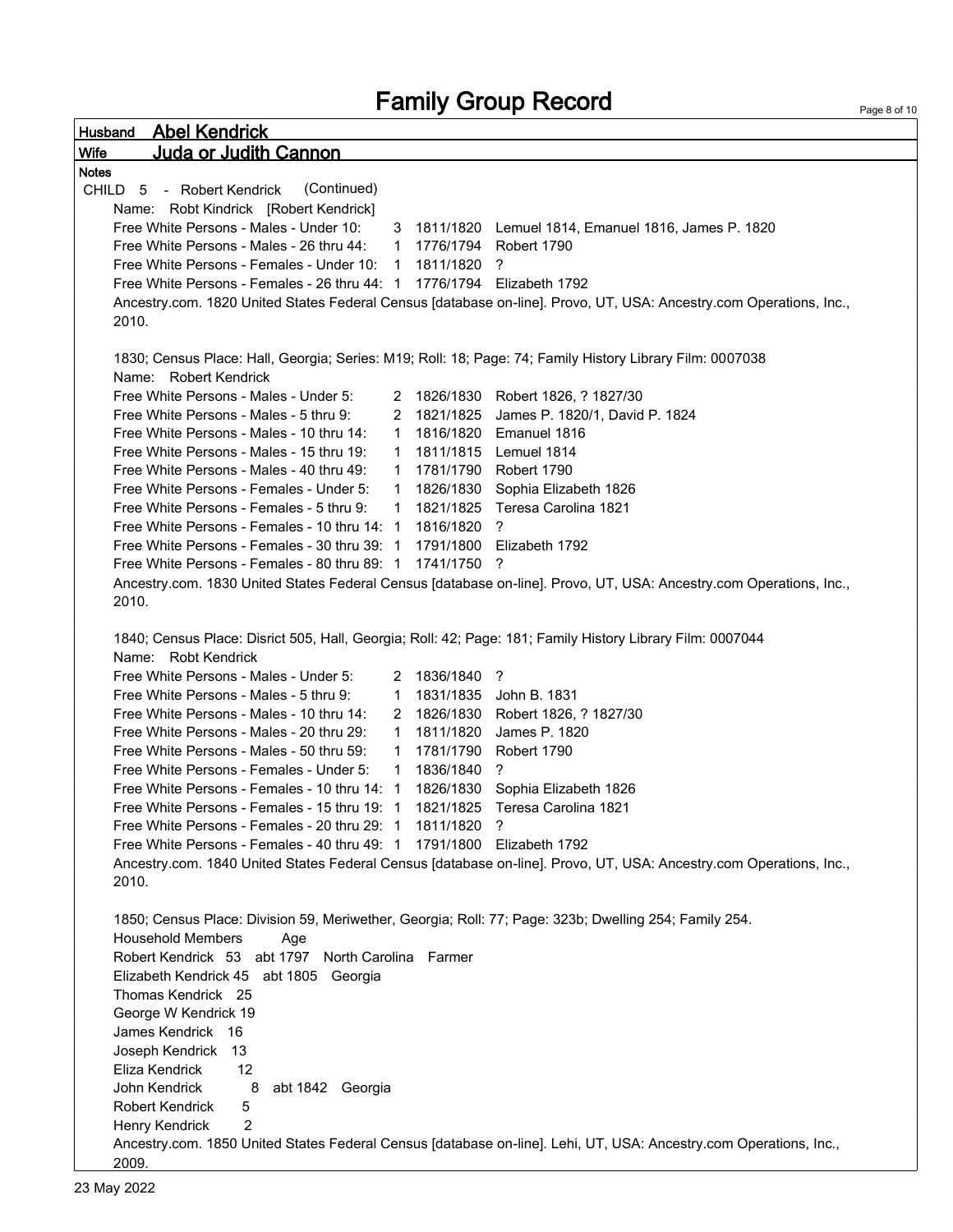| Wife<br>Juda or Judith Cannon<br><b>Notes</b><br>CHILD 5 - Robert Kendrick<br>(Continued)<br>Robert Kendrick, aged 62 years in 1852, was living in Cobb County, Georgia; in 1853, he gave as his address, Marietta,<br>Cobb County, Georgia. See:<br>No. R.5861 Abel Kendrick's application for a pension on 14 March 1834, based on his<br>South Carolina service, which was denied. Transcription: <http: abel_kendrick.html="" members.tripod.com="" ~dinkins_2=""><br/>1860; Census Place: Big Shanty, Cobb, Georgia; Page: 375; Dwelling Number: 1096; Family Number: 1068.<br/><b>Household Members:</b></http:> |
|------------------------------------------------------------------------------------------------------------------------------------------------------------------------------------------------------------------------------------------------------------------------------------------------------------------------------------------------------------------------------------------------------------------------------------------------------------------------------------------------------------------------------------------------------------------------------------------------------------------------|
|                                                                                                                                                                                                                                                                                                                                                                                                                                                                                                                                                                                                                        |
|                                                                                                                                                                                                                                                                                                                                                                                                                                                                                                                                                                                                                        |
|                                                                                                                                                                                                                                                                                                                                                                                                                                                                                                                                                                                                                        |
|                                                                                                                                                                                                                                                                                                                                                                                                                                                                                                                                                                                                                        |
|                                                                                                                                                                                                                                                                                                                                                                                                                                                                                                                                                                                                                        |
|                                                                                                                                                                                                                                                                                                                                                                                                                                                                                                                                                                                                                        |
|                                                                                                                                                                                                                                                                                                                                                                                                                                                                                                                                                                                                                        |
|                                                                                                                                                                                                                                                                                                                                                                                                                                                                                                                                                                                                                        |
|                                                                                                                                                                                                                                                                                                                                                                                                                                                                                                                                                                                                                        |
| Name Age                                                                                                                                                                                                                                                                                                                                                                                                                                                                                                                                                                                                               |
| Lemuel Kendrick 49<br>Ann Kendrick<br>50                                                                                                                                                                                                                                                                                                                                                                                                                                                                                                                                                                               |
| <b>G L Kendrick</b><br>20                                                                                                                                                                                                                                                                                                                                                                                                                                                                                                                                                                                              |
| 19<br>T E Kendrick                                                                                                                                                                                                                                                                                                                                                                                                                                                                                                                                                                                                     |
| M F Kendrick<br>18                                                                                                                                                                                                                                                                                                                                                                                                                                                                                                                                                                                                     |
| M J Kendrick<br>14                                                                                                                                                                                                                                                                                                                                                                                                                                                                                                                                                                                                     |
| 12<br>J M Kendrick                                                                                                                                                                                                                                                                                                                                                                                                                                                                                                                                                                                                     |
| E T Kendrick<br>9                                                                                                                                                                                                                                                                                                                                                                                                                                                                                                                                                                                                      |
| $\overline{7}$<br>A G Kendrick                                                                                                                                                                                                                                                                                                                                                                                                                                                                                                                                                                                         |
| 12<br>R B Galloway                                                                                                                                                                                                                                                                                                                                                                                                                                                                                                                                                                                                     |
| Robert Kendrick 70 abt 1790 South Carolina                                                                                                                                                                                                                                                                                                                                                                                                                                                                                                                                                                             |
| Elizabeth Kendrick68 abt 1792 South Carolina                                                                                                                                                                                                                                                                                                                                                                                                                                                                                                                                                                           |
| 39<br>Sarah Kilby                                                                                                                                                                                                                                                                                                                                                                                                                                                                                                                                                                                                      |
| N H Holland<br>28                                                                                                                                                                                                                                                                                                                                                                                                                                                                                                                                                                                                      |
| Franny H Holland 24                                                                                                                                                                                                                                                                                                                                                                                                                                                                                                                                                                                                    |
| Norris Holland<br>1                                                                                                                                                                                                                                                                                                                                                                                                                                                                                                                                                                                                    |
| Ancestry.com. 1860 United States Federal Census [database on-line]. Provo, UT, USA: Ancestry.com Operations, Inc.,                                                                                                                                                                                                                                                                                                                                                                                                                                                                                                     |
| 2009.                                                                                                                                                                                                                                                                                                                                                                                                                                                                                                                                                                                                                  |
|                                                                                                                                                                                                                                                                                                                                                                                                                                                                                                                                                                                                                        |
| CHILD 6 - [Female] Kendrick                                                                                                                                                                                                                                                                                                                                                                                                                                                                                                                                                                                            |
| 1800 Census of Union District, SC, p. 248, shows 2 daughters born between 1790 and 1800. One is Sibbey, and the<br>other is unknown.                                                                                                                                                                                                                                                                                                                                                                                                                                                                                   |
|                                                                                                                                                                                                                                                                                                                                                                                                                                                                                                                                                                                                                        |
| CHILD 7 - Sibbey Kendrick                                                                                                                                                                                                                                                                                                                                                                                                                                                                                                                                                                                              |
| Marriage information from "Georgia Marriages, 1808-1967," database, FamilySearch (https://familysearch.org/ark:/61903/                                                                                                                                                                                                                                                                                                                                                                                                                                                                                                 |
| 1:1:FWHC-VQ6 : accessed 10 July 2015), James Thompson and Sibbey Kindrick, 22 Dec 1819; citing, Hall, Georgia;                                                                                                                                                                                                                                                                                                                                                                                                                                                                                                         |
| FHL microfilm 424,630.                                                                                                                                                                                                                                                                                                                                                                                                                                                                                                                                                                                                 |
|                                                                                                                                                                                                                                                                                                                                                                                                                                                                                                                                                                                                                        |
| 1800 Census of Union District, SC, Abel Kendrick, p. 248: 2 females under 10.                                                                                                                                                                                                                                                                                                                                                                                                                                                                                                                                          |
|                                                                                                                                                                                                                                                                                                                                                                                                                                                                                                                                                                                                                        |
| CHILD 8 - Elizabeth Kendrick                                                                                                                                                                                                                                                                                                                                                                                                                                                                                                                                                                                           |
| 1820 Census of Hall Co., GA, p. 126, Abel Kendrick: 1 female 16-26.                                                                                                                                                                                                                                                                                                                                                                                                                                                                                                                                                    |
|                                                                                                                                                                                                                                                                                                                                                                                                                                                                                                                                                                                                                        |
| Webpage of LindaH4111@aol.com (no submitter name shown), last updated 25 Aug 2001; accessed 21 May 2007,                                                                                                                                                                                                                                                                                                                                                                                                                                                                                                               |
| stated that Henry H. Beall was a winner in the 1827 Land Lottery, Floyd's District, GA, 255-8-1. Also gives census:                                                                                                                                                                                                                                                                                                                                                                                                                                                                                                    |
|                                                                                                                                                                                                                                                                                                                                                                                                                                                                                                                                                                                                                        |
| 1820 Hall Co., GA                                                                                                                                                                                                                                                                                                                                                                                                                                                                                                                                                                                                      |
| 1840 Forsyth Co., GA                                                                                                                                                                                                                                                                                                                                                                                                                                                                                                                                                                                                   |
| 1850 Cobb Co., GA, Roswell District                                                                                                                                                                                                                                                                                                                                                                                                                                                                                                                                                                                    |
| 1860 Paulding Co., GA, PO Dallas 806                                                                                                                                                                                                                                                                                                                                                                                                                                                                                                                                                                                   |
| 1880 Census of Brownville, Lee Co., Alabama, SD 4, ED 98, p. 23, stamped 228, enumerated 5 June, 190/213:                                                                                                                                                                                                                                                                                                                                                                                                                                                                                                              |
| WF 76 Head<br>Beall Elizabeth<br>Widow Keeping house South Carolina SC SC [born about 1804]                                                                                                                                                                                                                                                                                                                                                                                                                                                                                                                            |
| W F 35 Daughter<br>Single<br>Dressmaker<br>SC SC<br>Florence<br>Georgia                                                                                                                                                                                                                                                                                                                                                                                                                                                                                                                                                |